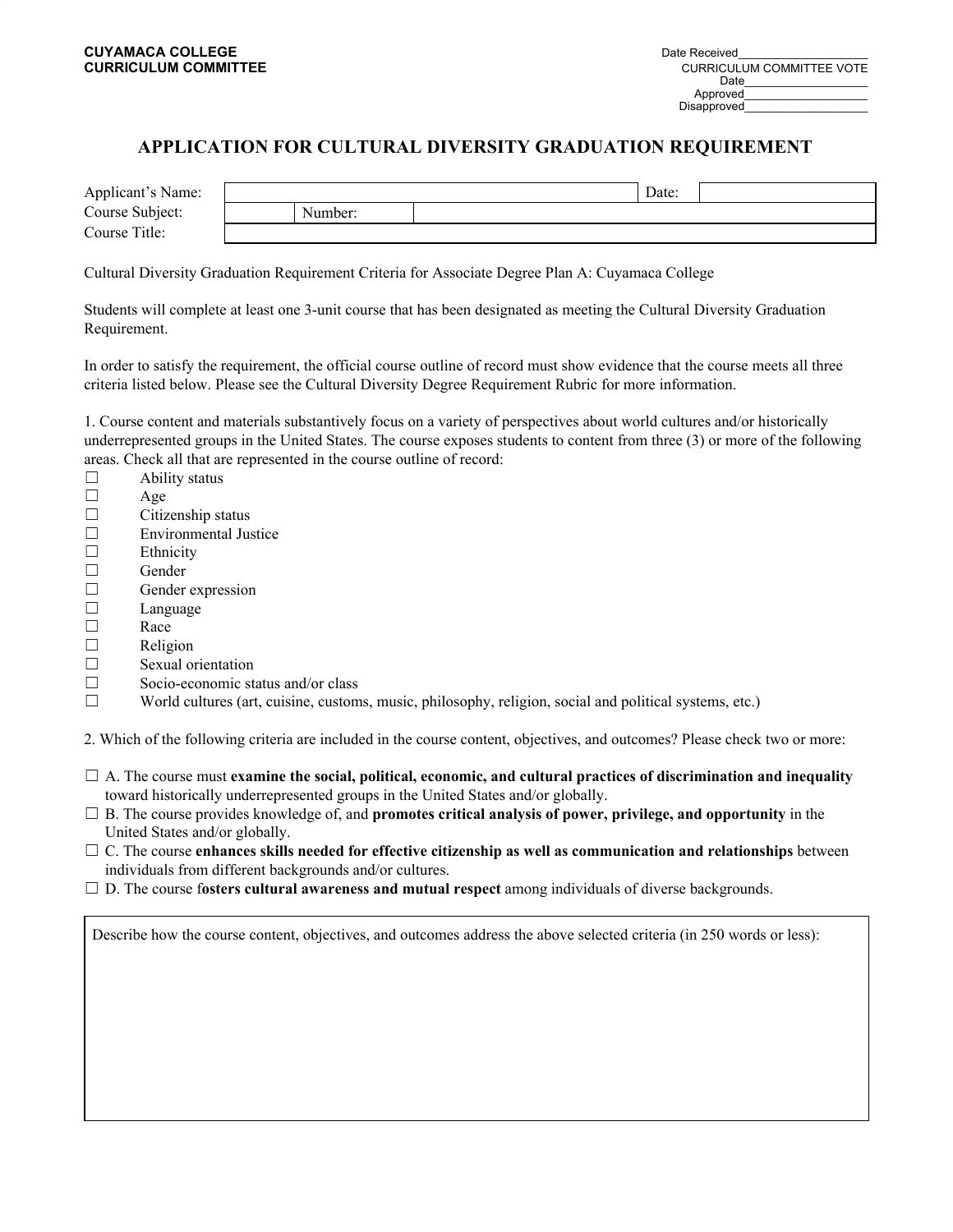3. Explain how the course provides a critical analysis of diverse ways of thinking about and experiencing the world.

| Describe how the course encourages students to think critically about a variety of cultural perspectives and experiences (in<br>250 words or less): |  |  |  |  |  |  |
|-----------------------------------------------------------------------------------------------------------------------------------------------------|--|--|--|--|--|--|
|                                                                                                                                                     |  |  |  |  |  |  |
|                                                                                                                                                     |  |  |  |  |  |  |
|                                                                                                                                                     |  |  |  |  |  |  |

## Please attach the official course outline of record. In addition, if changing the course outline attach the Course Modification form; attach an Alignment form if alignment criteria is being modified for courses offered at Grossmont.

| Signature of Department Chair: |                                                                                                                               | Date: |  |  |
|--------------------------------|-------------------------------------------------------------------------------------------------------------------------------|-------|--|--|
|                                | I am familiar with the content of this course and concur that it meets the requirements for the Cultural Diversity Graduation |       |  |  |
| Requirements. Yes $\Box$ No    |                                                                                                                               |       |  |  |
|                                |                                                                                                                               |       |  |  |

| Signature of Division Dean: |                                                                                                                               | Date: |
|-----------------------------|-------------------------------------------------------------------------------------------------------------------------------|-------|
|                             | I am familiar with the content of this course and concur that it meets the requirements for the Cultural Diversity Graduation |       |
|                             | Requirements. Yes $\Box$ No $\Box$                                                                                            |       |

Following Curriculum Committee action:

Signature of Vice President, Instruction: Date: